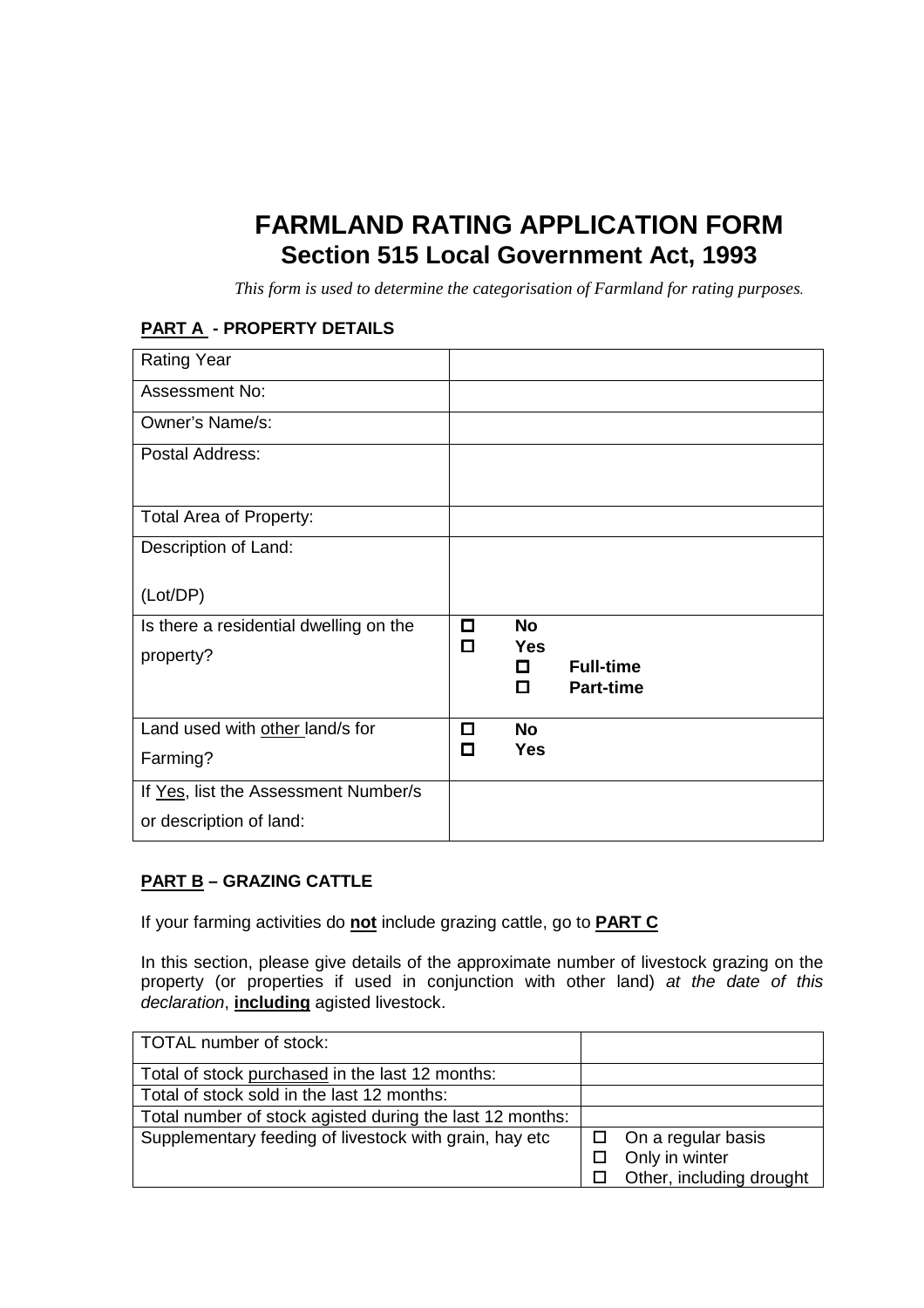## **PART C - VITICULTURE**

If your farming activities do **not** include viticulture, go to **PART D**

In this section, please give details of viticulture activities carried out on the property (or properties if used in conjunction with other land) at the date of this declaration.

| <b>Winery Name:</b>                                                                                                                                               |                                                                                                  |
|-------------------------------------------------------------------------------------------------------------------------------------------------------------------|--------------------------------------------------------------------------------------------------|
| Growing of Grape Vines:                                                                                                                                           |                                                                                                  |
|                                                                                                                                                                   | Area under cultivation: ____________Hectares                                                     |
|                                                                                                                                                                   | Annual Production ____________________ Tonnes                                                    |
| Cellar Door:                                                                                                                                                      | <b>No</b><br>П.<br>п<br><b>Yes</b><br>Hours of Operation:                                        |
| Wine making facility:                                                                                                                                             | <b>No</b><br>0.<br><b>Yes</b><br>п<br><b>Annual Production:</b>                                  |
| Catering or Restaurant facilities:                                                                                                                                | <b>No</b><br>$\Box$<br><b>Yes</b><br>п<br><b>Restaurant Name:</b><br><b>Restaurant Capacity:</b> |
| <b>Tourist Accommodation:</b>                                                                                                                                     | <b>No</b><br>$\Box$<br>п<br><b>Yes</b><br>No. of Beds:<br>Approx. No. Annual Bookings:           |
| Other commercial activities carried out<br>on the land. Eg Wedding ceremonies,<br>hot air ballooning, skydiving, concerts,<br>events (eg Lovedale Long Lunch) etc | <b>No</b><br>П.<br><b>Yes</b><br>П.<br>Activities or services provided:                          |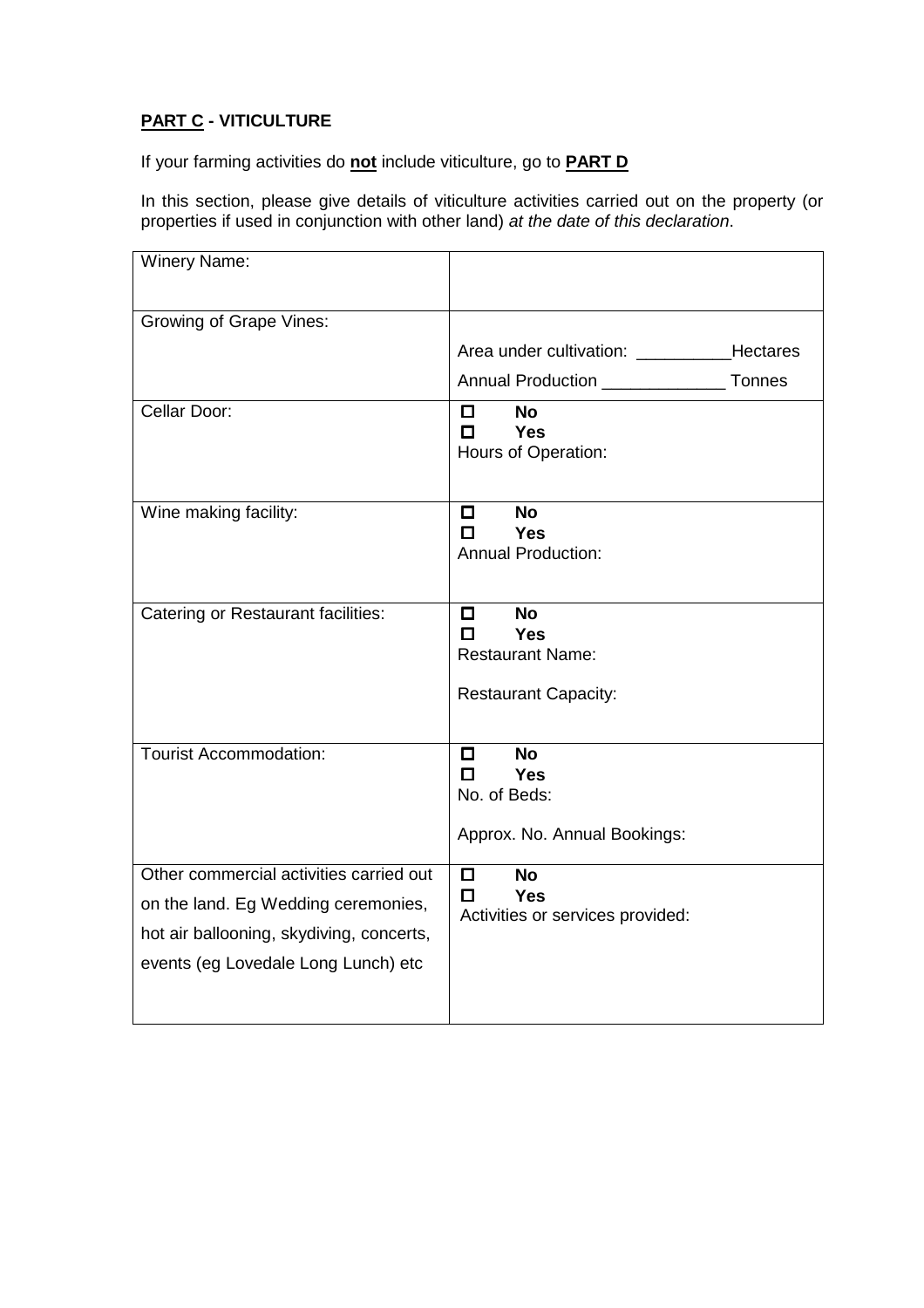## **PART D - CROPS**

If your farming activities do **not** include growing crops of any kind, go to **PART E**

In this section, please give details of the types of crops grown on the property (or properties if used in conjunction with other land) at the date of this declaration and the area under cultivation. This **includes** horticulture, vegetable growing and orcharding.

| <b>Type of</b>                 | <b>Area Under Cultivation or</b> | <b>Quantity Sold During the</b> |
|--------------------------------|----------------------------------|---------------------------------|
| <b>Crop/Vine/Vegetable etc</b> | <b>Number of Vines/Trees</b>     | Past 12 Months and/or           |
|                                |                                  | <b>Quantity used on</b>         |
|                                |                                  | property                        |
|                                |                                  |                                 |
|                                |                                  |                                 |
|                                |                                  |                                 |
|                                |                                  |                                 |
|                                |                                  |                                 |
|                                |                                  |                                 |

## **PART E - FORESTRY**

If your farming activities do **not** include forestry, go to **PART F**

In this section, please give details of forestry (hardwood or pine plantations) for the purpose of future harvesting on the property (or properties if used in conjunction with other land) at the date of this declaration.

|                               | <b>Area Covered</b> | Quantity         | No. Trees      |
|-------------------------------|---------------------|------------------|----------------|
|                               |                     | <b>Harvested</b> | <b>Planted</b> |
| Hardwood - existing stands of |                     |                  |                |
| timbers                       |                     |                  |                |
|                               |                     |                  |                |
| <b>Pine Plantations</b>       |                     |                  |                |
|                               |                     |                  |                |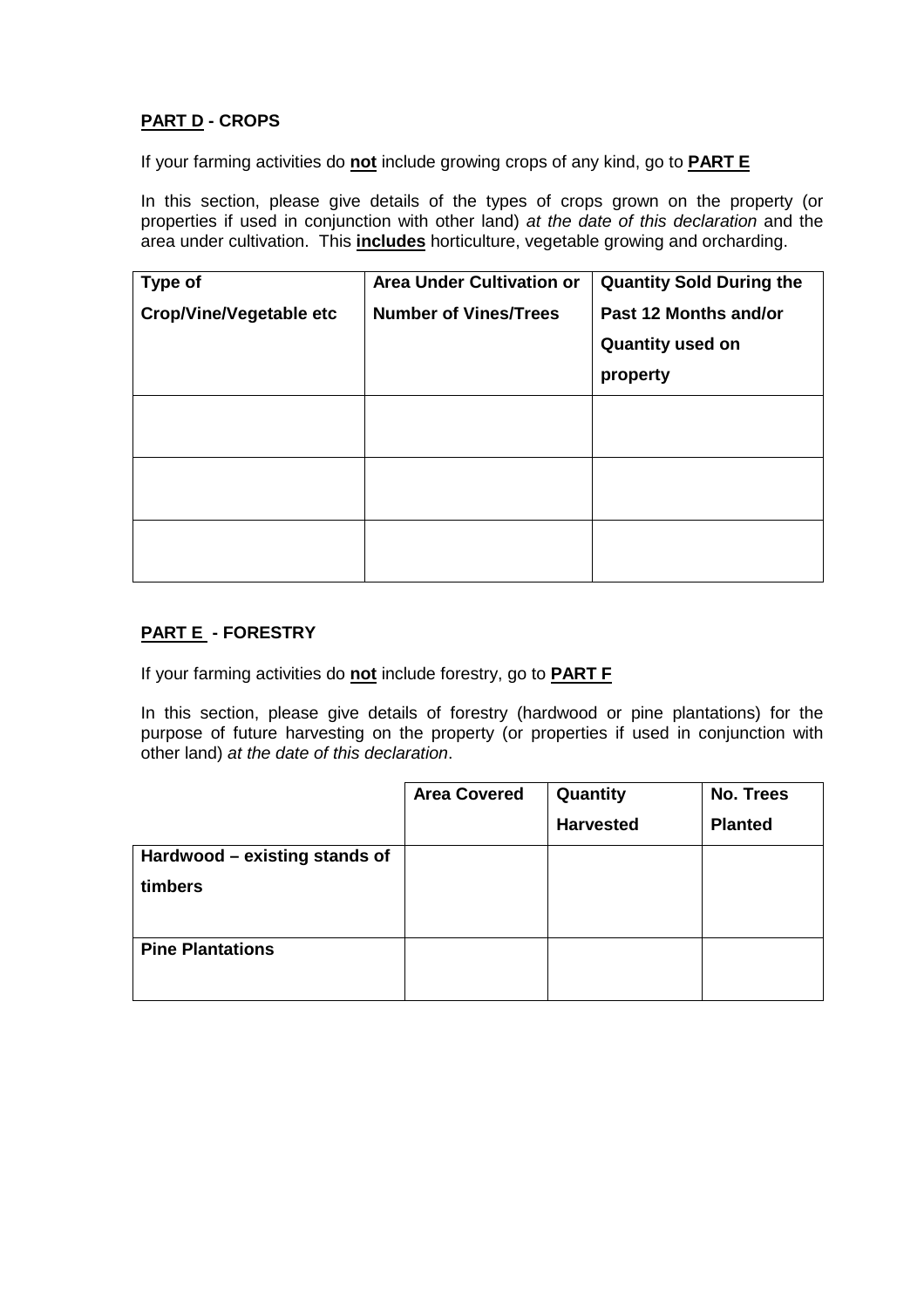## **PART F – LIVESTOCK OTHER THAN CATTLE**

If there are no other livestock on the property, go to **PART G**

In this section, please give details of the approximate number of livestock other than cattle on the property (or properties if used in conjunction with other land) at the date of this declaration, **including** agisted livestock.

| <b>Type of Livestock</b>          | <b>Total Number of</b> | <b>Total Number</b>     | <b>Total Number Sold in</b> |
|-----------------------------------|------------------------|-------------------------|-----------------------------|
| (eg. Sheep, Poultry,   Livestock: |                        | <b>Purchased in the</b> | the Past 12 Months?         |
| Pigs, Goats, Horses               |                        | Past 12 Months?         |                             |
| etc):                             |                        |                         |                             |
|                                   |                        |                         |                             |
|                                   |                        |                         |                             |
|                                   |                        |                         |                             |
|                                   |                        |                         |                             |

## **PART G – OTHER ACTIVITIES**

If you do not have any other farming activities or comments to make, go to **PART H**

In this section, please give details of other farming activities not already listed (eg. Beekeeping, aquaculture etc) carried out on the property (or properties if used in conjunction with other land) at the date of this declaration, or any other comments you would like to make.